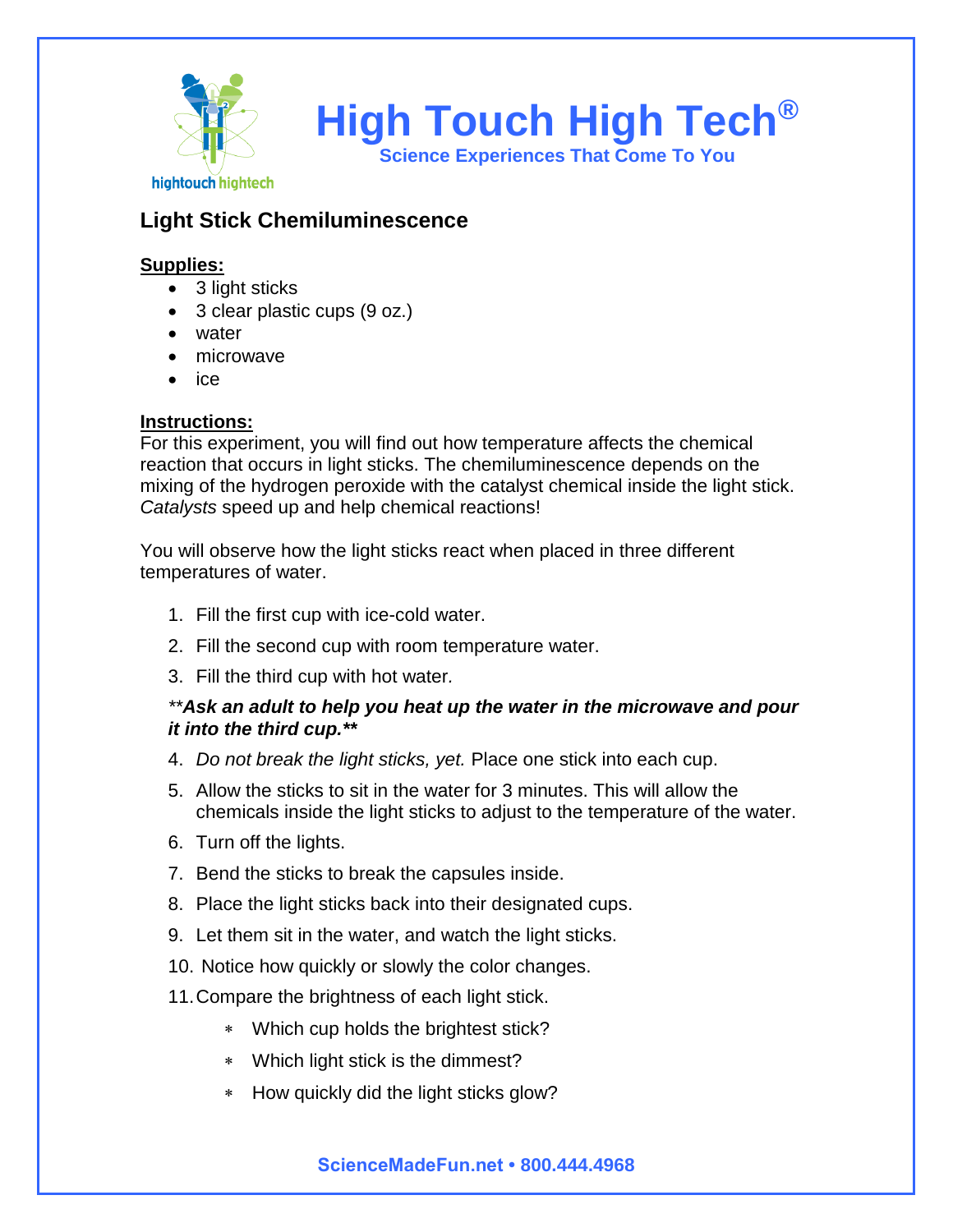

- \* How long do the light sticks keep their glow?
- Why do you think the temperature of the water affects the light?

#### **The Science Behind It:**

Light produced by a chemical reaction is called **chemiluminescence**. Bioluminescence is just one form of *chemiluminescence.* Have you ever used a glow or light stick at night? These little colorful toys glow in the dark because of a chemical reaction.

To create this reaction, you must bend the light stick, breaking a delicate glass capsule inside that contains hydrogen peroxide. The light stick contains another chemical plus colored dye. When you bend the light stick and break the capsule, the hydrogen peroxide mixes with the second chemical causing a reaction. This chemical reaction releases a type of energy that causes a colorful luminescent glow!

**Chemiluminescence** is also referred to as "cold light" because the glow does not give off any heat. When heat produces light, it is called *incandescence, or "hot light"*. A fire's glow is an example of incandescent light, where light is produced from the heat.

The light in our light sticks is from a chemical reaction. In our experiment, the cup that contained the hot water had the brightest light stick because the heat caused the chemicals to react at a faster rate, as the molecules were colliding faster. Since the reaction happened more quickly, the light did not last as long as the other two light sticks. The coldest water had the slowest reaction. Although the color was the dimmest, this light lasted the longest. Note that if you were to shake the light stick really hard after breaking the glass tube, this would speed up the mixing, making the chemical reaction faster and the stick glow brighter, sooner.

The light produced by the chemical reaction, which occurred inside these sticks, is called *chemiluminescence*. It is a form of "cold light." This is how bioluminescence occurs in nature. Two chemicals mix together and produce light energy without requiring heat.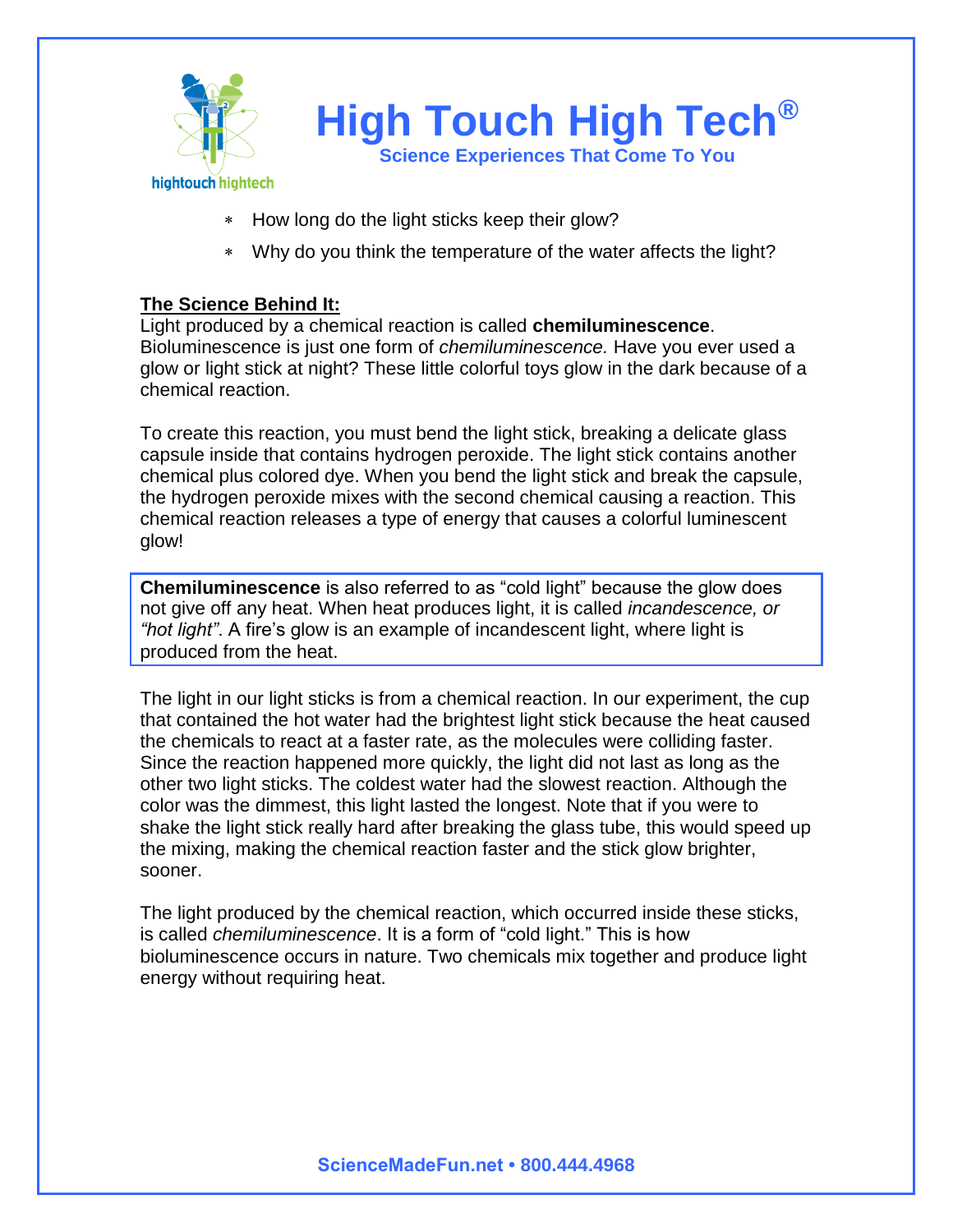

# **High Touch High Tech®**

**Science Experiences That Come To You**

## **Real World Relevance: Chemiluminescence**

Emergency workers and the military use larger, more intense, glow sticks for search and rescue. Deep-sea divers also use light sticks when exploring the ocean. Chemiluminescence is also essential for forensics, the scientific detective work around crime scenes. Forensic scientists spray a chemical called *luminol* on surfaces at the scene, one that may look clean to the eye. Luminol and the iron in blood cause a chemical reaction making it glow. The detectives can easily find places with small traces of blood that can't be detected with our eyes using chemiluminescence.

#### **Fireflies**

When the Sun sets on a cool Summer evening, tiny lights begin to flash like little fireworks. These little sparks are fireflies, a magical work of nature! These tiny insects signal beautiful and colorful displays of light. This type of natural light is called **bioluminescence***. "Bio"* means "life" and "*lumin"* means, "light."

Bioluminescence is not magic; it is caused by a chemical reaction. A chemical called *luciferin* and an enzyme called *luciferis* is inside the abdomen of the firefly's body. When the firefly mixes these elements with oxygen, a chemical reaction occurs inside the firefly's *lantern* (a part of the abdomen). This reaction causes extra energy to emit from the organism in the form of light. This light is *bioluminescence*.

#### **Firefly Fun Facts**

- There are over 2,000 different species of fireflies.
- Male fireflies emit a pattern of flashing lights to attract a mate.
- The *synchronous firefly* emits bioluminescent light in patterns as a group. These fireflies actually synchronize! This species lives in and around the Great Smokey Mountains. This light phenomenon occurs only 2 weeks from mid-May to mid-June each year.
- Some species of female fireflies mimic the flashing patterns of other species to lure male fireflies. The female then eats the male!
- Predators stay away from fireflies because they do not taste good! Fireflies produce bitter chemicals so other insects do not want to eat them.